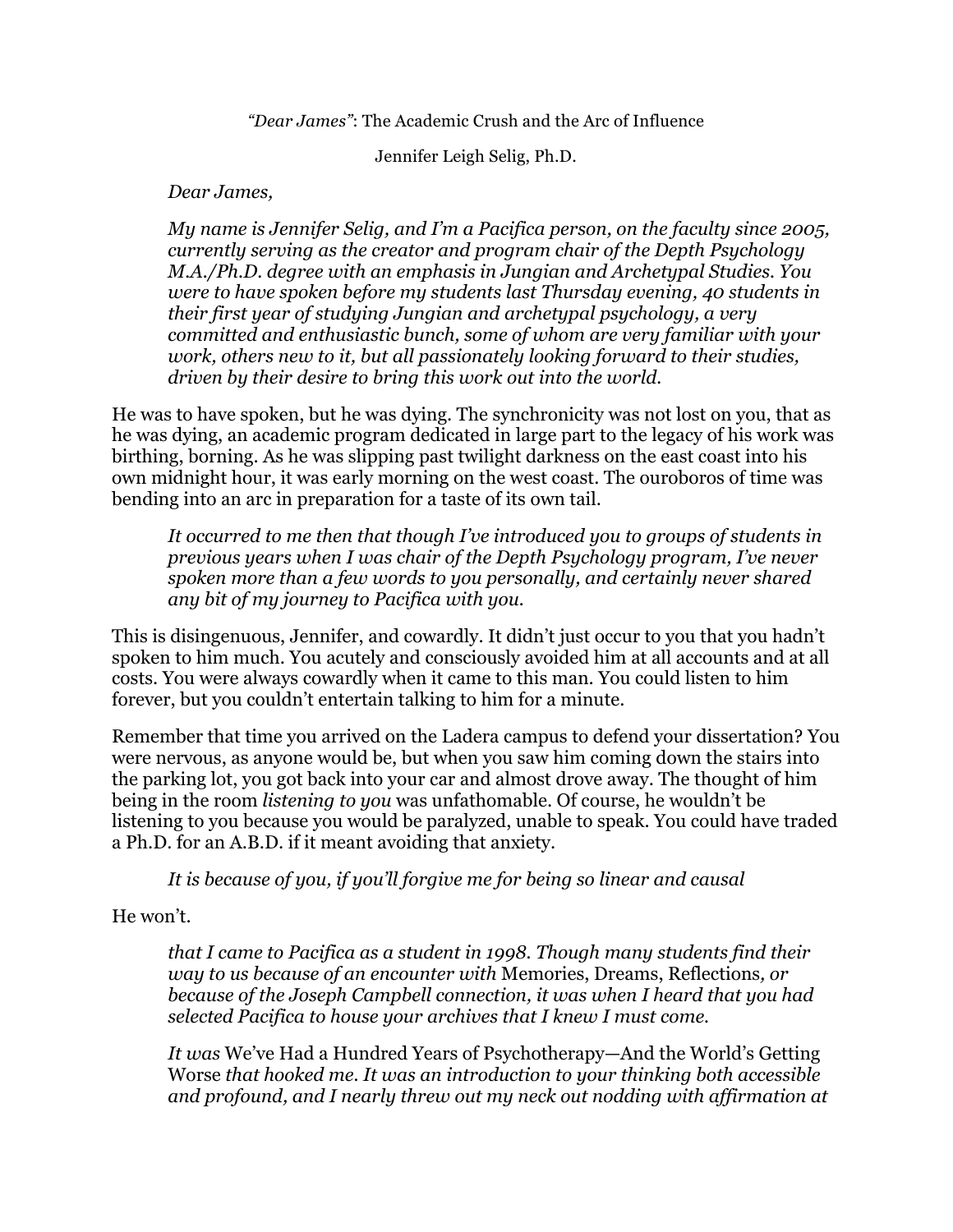*the content. Yes, yes, and YES! I bought more of your books, pouring through them as one does with work that is both strange and familiar. It was epiphany, James, reading your work then. It remains so today.*

Look at you, gushing. Your academic crush on him continues unabated. This letter is slightly embarrassing and highly revealing of your own psychological silliness. You should probably crumple it up and go lie down on a therapist's couch.

*I'll never forget the first day of my courses on the Lambert campus. It was lunch, and I was sitting around the table with my new cohort members. We were talking about your work, and I stepped out of the conversation for a moment and said to myself, "I can't believe I'm sitting around a table with people who know James Hillman's work. I can't believe I'm having a conversation about this." It was a moment of pure joy and wonder coupled with affirmation.*

You do know how ridiculous this will sound to the 99% of the world who do not worship at the altar of intellectual gods. If this were a schoolgirl letter to Justin Beiber, they would be more likely to understand.

*Thirteen years later, and I found myself tonight sitting around the dinner table with my colleagues, some of whom are your dear friends—Robert Romanyshyn, Ginette Paris, Dennis Slattery—and we're having a conversation about your life and work, and I feel that same feeling, that same sense of blessing, of grace, of being in the right place. And wonder—in addition to being a student of your work, I am now one who is bringing your work to students, hopefully in ways that are both accessible and profound.* 

You felt another emotion—sadness. It was like being told about a great party that you just missed. Or, like being the generation *after* the great generation. Who are the intellectual gods of your generation? Who among you will steer the boat, will chart the course, will set students a'sail on the arc of influence?

*I can't believe I'm sitting around this table, either. I have coined a word for this phenomenon—anachronoincrediblis—that anachronistic sense that hits you (in the present): if someone would have told you then (in the past) that you'd be here now (in the future), you wouldn't have believed them (in the present)—it's simply too incredible.*

If someone told you when you were sitting around that table discussing Hillman's work on your first day as a student at Pacifica that you would one day create and run a graduate program where you would bring Hillman's work to your own students, you wouldn't have believed them. You still barely believe it yourself, and you're living it right now.

*You would not recognize my face if you were to speak these words to you in person. Every occasion I was around you, I was small, too tucked inside of my own complexes to reach out and tell you what your work has meant to me, what your work does mean to me. This is my regret, this being so impossibly human*